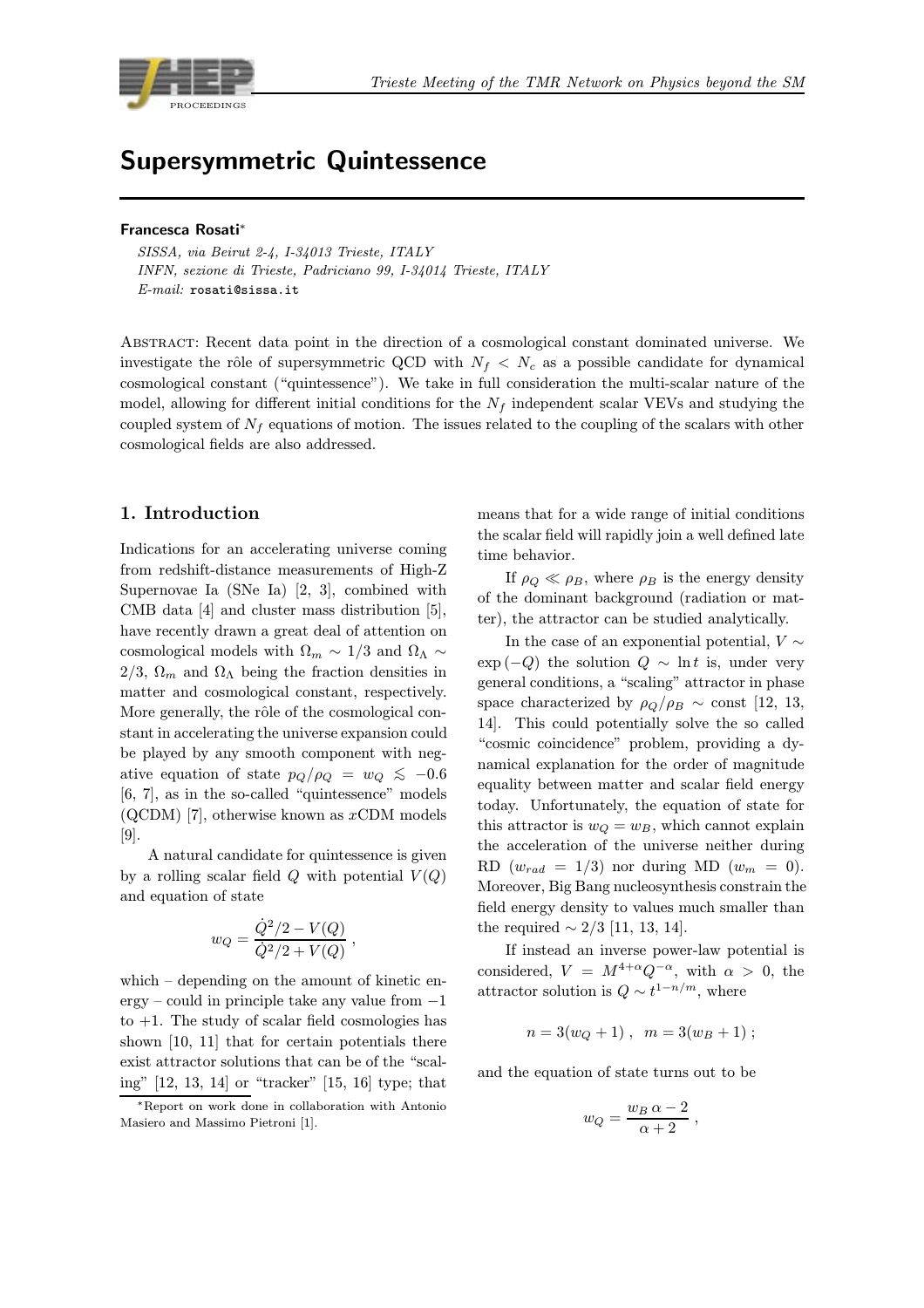which is always negative during MD. The ratio of the energies is no longer constant but scales as  $\rho_Q/\rho_B \sim a^{m-n}$  thus growing during the cosmological evolution, since  $n < m$ .  $\rho_Q$  could then have been safely small during nucleosynthesis and have grown lately up to the phenomenologically interesting values. These solutions are then good candidates for quintessence and have been denominated "tracker" in the literature [11, 15, 16].

The inverse power-law potential does not improve the cosmic coincidence problem with respect to the cosmological constant case. Indeed, the scale  $M$  has to be fixed from the requirement that the scalar energy density today is exactly what is needed. This corresponds to choosing the desired tracker path. An important difference exists in this case though. The initial conditions for the physical variable  $\rho_Q$  can vary between the present critical energy density  $\rho_{cr}^0$  and the background energy density  $\rho_B$  at the time of beginning [16] (this range can span many tens of orders of magnitude, depending on the initial time), and will anyway end on the tracker path before the present epoch, due to the presence of an attractor in phase space [15, 16]. On the contrary, in the cosmological constant case, the physical variable  $\rho_{\Lambda}$  is fixed once for all at the beginning. This allows us to say that in the quintessence case the fine-tuning issue, even if still far from solved, is at least weakened.

A great effort has recently been devoted to find ways to constrain such models with present and future cosmological data in order to distinguish quintessence from  $\Lambda$  models [17, 18]. An even more ambitious goal is the partial reconstruction of the scalar field potential from measuring the variation of the equation of state with increasing redshift [19].

On the other hand, the investigation of quintessence models from the particle physics point of view is just in a preliminary stage and a realistic model is still missing (see for example refs. [20, 21, 22, 23]). There are two classes of problems: the construction of a field theory model with the required scalar potential and the interaction of the quintessence field with the standard model (SM) fields [24]. The former problem was already considered by Binétruy [20], who pointed out that scalar inverse power law potentials appear in supersymmetric QCD theories (SQCD) [25] with  $N_c$  colors and  $N_f \ll N_c$  flavors. The latter seems the toughest. Indeed the quintessence field today has typically a mass of order  $H_0 \sim 10^{-33}$ eV. Then, in general, it would mediate long range interactions of gravitational strength, which are phenomenologically unacceptable.

In this talk, both theese issue will be addressed, following the results obtained in ref. [1].

# 2. SUSY QCD

As already noted by Binètruy [20], supersymmetric QCD theories with  $N_c$  colors and  $N_f \langle N_c \rangle$ flavors [25] may give an explicit realization of a model for quintessence with an inverse power law scalar potential. The remarkable feature of these theories is that the superpotential is exactly known non-perturbatively. Moreover, in the range of field values that will be relevant for our purposes (see below) quantum corrections to the Kähler potential are under control. As a consequence, we can study the scalar potential and the field equations of motion of the full quantum theory, without limiting ourselves to the classical approximation.

The matter content of the theory is given by the chiral superfields  $Q_i$  and  $\overline{Q}_i$   $(i = 1...N_f)$ transforming according to the  $N_c$  and  $\overline{N}_c$  representations of  $SU(N_c)$ , respectively. In the following, the same symbols will be used for the superfields  $Q_i$ ,  $\overline{Q}_i$ , and their scalar components.

Supersymmetry and anomaly-free global symmetries constrain the superpotential to the unique exact form

$$
W = (N_c - N_f) \left(\frac{\Lambda^{(3N_c - N_f)}}{\det T}\right)^{\frac{1}{N_c - N_f}} \tag{2.1}
$$

where the gauge-invariant matrix superfield  $T_{ij} =$  $Q_i \cdot \overline{Q}_i$  appears. A is the only mass scale of the theory. It is the supersymmetric analogue of  $\Lambda_{QCD}$ , the renormalization group invariant scale at which the gauge coupling of  $SU(N_c)$  becomes non-perturbative. As long as scalar field values  $Q_i, \overline{Q}_i \gg \Lambda$  are considered, the theory is in the weak coupling regime and the canonical form for the Kähler potential may be assumed. The scalar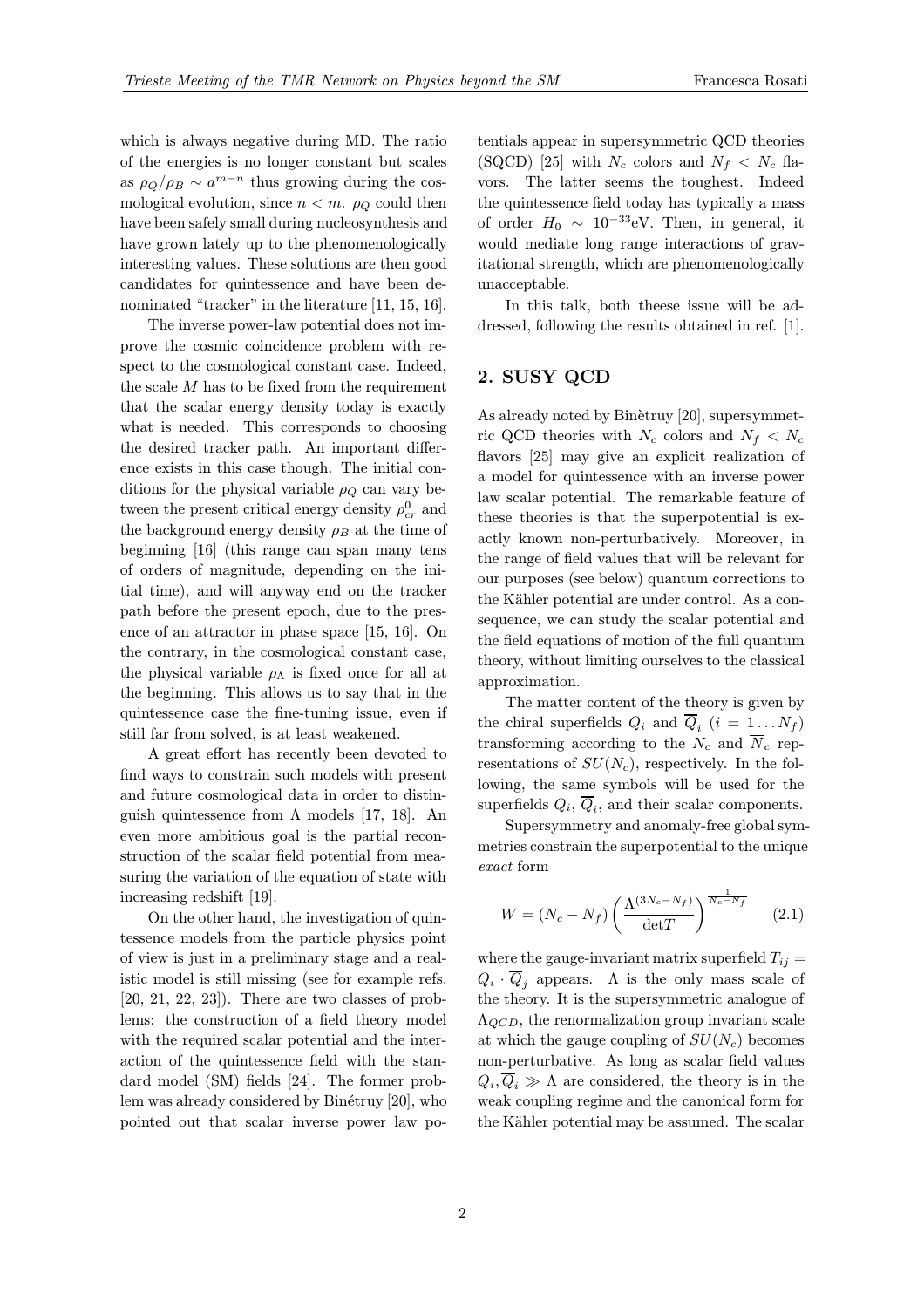and fermion matter fields have then canonical kinetic terms, and the scalar potential is given by

$$
V = \sum_{i=1}^{N_f} \left( |F_{Q_i}|^2 + |F_{\overline{Q}_i}|^2 \right) + \frac{1}{2} D^a D^a \qquad (2.2)
$$

where  $F_{Q_i} = \partial W / \partial Q_i$ ,  $F_{\overline{Q}_i} = \partial W / \partial Q_i$ , and

$$
D^a = Q_i^{\dagger} t^a Q_i - \overline{Q}_i t^a \overline{Q}_i^{\dagger} . \qquad (2.3)
$$

The relevant dynamics of the field expectation values takes place along directions in field space in which the above D-term vanish, i.e. the perturbatively flat directions  $\langle Q_{i\alpha} \rangle = \langle \overline{Q}_{i\alpha}^{\dagger} \rangle$ , where  $\alpha = 1 \cdots N_c$  is the gauge index. At the nonperturbative level these directions get a non vanishing potential from the F-terms in (2.2), which are zero at any order in perturbation theory.

Gauge and flavor rotations can be used to diagonalize the  $\langle Q_{i\alpha} \rangle$  and put them in the form

$$
\langle Q_{i\alpha} \rangle = \langle \overline{Q}_{i\alpha}^{\dagger} \rangle = \begin{cases} q_i \delta_{i\alpha} & 1 \leq \alpha \leq N_f \\ 0 & N_f \leq \alpha \leq N_c \end{cases}.
$$

Along these directions, the scalar potential is given by

$$
v(q_i) \equiv \langle V(Q_i, \overline{Q}_i) \rangle = \frac{2 \Lambda^{2a}}{\prod_{i=1}^{N_f} |q_i|^{4d}} \left( \sum_{j=1}^{N_f} \frac{1}{|q_j|^2} \right),
$$

with

$$
a = \frac{3N_c - N_f}{N_c - N_f}, \qquad d = \frac{1}{N_c - N_f}.
$$

In the following, we will be interested in the cosmological evolution of the  $N_f$  expectation values  $q_i$ , given by

$$
\langle \ddot{Q}_i + 3H\dot{Q}_i + \frac{\partial V}{\partial Q_i^{\dagger}} \rangle = 0 \text{ , } i = 1, ..., N_f .
$$

In Ref. [20] the same initial conditions for all the  $N_f$  VEV's and their time derivatives were chosen. With this very peculiar choice the evolution of the system may be described by a single VEV  $q$  (which we take real) with equation of motion

$$
\ddot{q} + 3H\dot{q} - g\frac{\Lambda^{2a}}{q^{2g+1}} = 0 \ , \ \ g = \frac{N_c + N_f}{N_c - N_f} \ , \ \ (2.4)
$$

thus reproducing exactly the case of a single scalar field  $\Phi$  in the potential  $V = \Lambda^{4+2g} \Phi^{-2g} / 2$  considered in refs. [10, 11, 16]. We will instead consider

the more general case in which different initial conditions are assigned to different VEV's, and the system is described by  $N_f$  coupled differential equations. Taking for illustration the case  $N_f = 2$ , we will have to solve the equations

$$
\ddot{q}_1 + 3H\dot{q}_1 - \frac{d \cdot q_1 \Lambda^{2a}}{(q_1 q_2)^{2dN_c}} \left[ 2 + N_c \frac{q_2^2}{q_1^2} \right] = 0 ,
$$
  

$$
\ddot{q}_2 + 3H\dot{q}_2 - \frac{d \cdot q_2 \Lambda^{2a}}{(q_1 q_2)^{2dN_c}} \left[ 2 + N_c \frac{q_1^2}{q_2^2} \right] = 0 (2.5)
$$

with  $H^2 = 8\pi/3M_P^2$   $(\rho_m + \rho_r + \rho_Q)$ , where  $M_P$  is the Planck mass,  $\rho_{m(r)}$  is the matter (radiation) energy density, and  $\rho_Q = 2(\dot{q}_1^2 + \dot{q}_2^2) + v(q_1, q_2)$  is the total field energy.

## 3. The tracker solution

In analogy with the one-scalar case, we look for power-law solutions of the form

$$
q_{tr,i} = C_i \cdot t^{p_i} \ , \quad i = 1, \cdots, N_f \ . \tag{3.1}
$$

It is straightforward to verify that – when  $\rho_Q \ll$  $\rho_B$  – the only solution of this type is given, for  $i = 1, \cdots, N_f,$  by

$$
p_i \equiv p = \frac{1-r}{2}
$$
,  $C_i \equiv C = [X^{1-r} \Lambda^{2(3-r)}]^{1/4}$ ,

with

$$
X \equiv \frac{4 \ m \ (1+r)}{(1-r)^2 \ [12-m(1+r)]},
$$

where we have defined

$$
r \equiv \frac{N_f}{N_c} \left( = \frac{1}{N_c}, \dots, 1 - \frac{1}{N_c} \right)
$$

This solution is characterized by an equation of state

$$
w_Q = \frac{1+r}{2}w_B - \frac{1-r}{2} \ . \tag{3.2}
$$

.

Following the same methods employed in ref. [11] one can show that the above solution is the unique stable attractor in the space of solutions of eqs. (2.5). Then, even if the  $q_i$ 's start with different initial conditions, there is a region in field configuration space such that the system evolves towards the equal fields solutions (3.1), and the late-time behavior is indistinguishable from the case considered in ref. [20].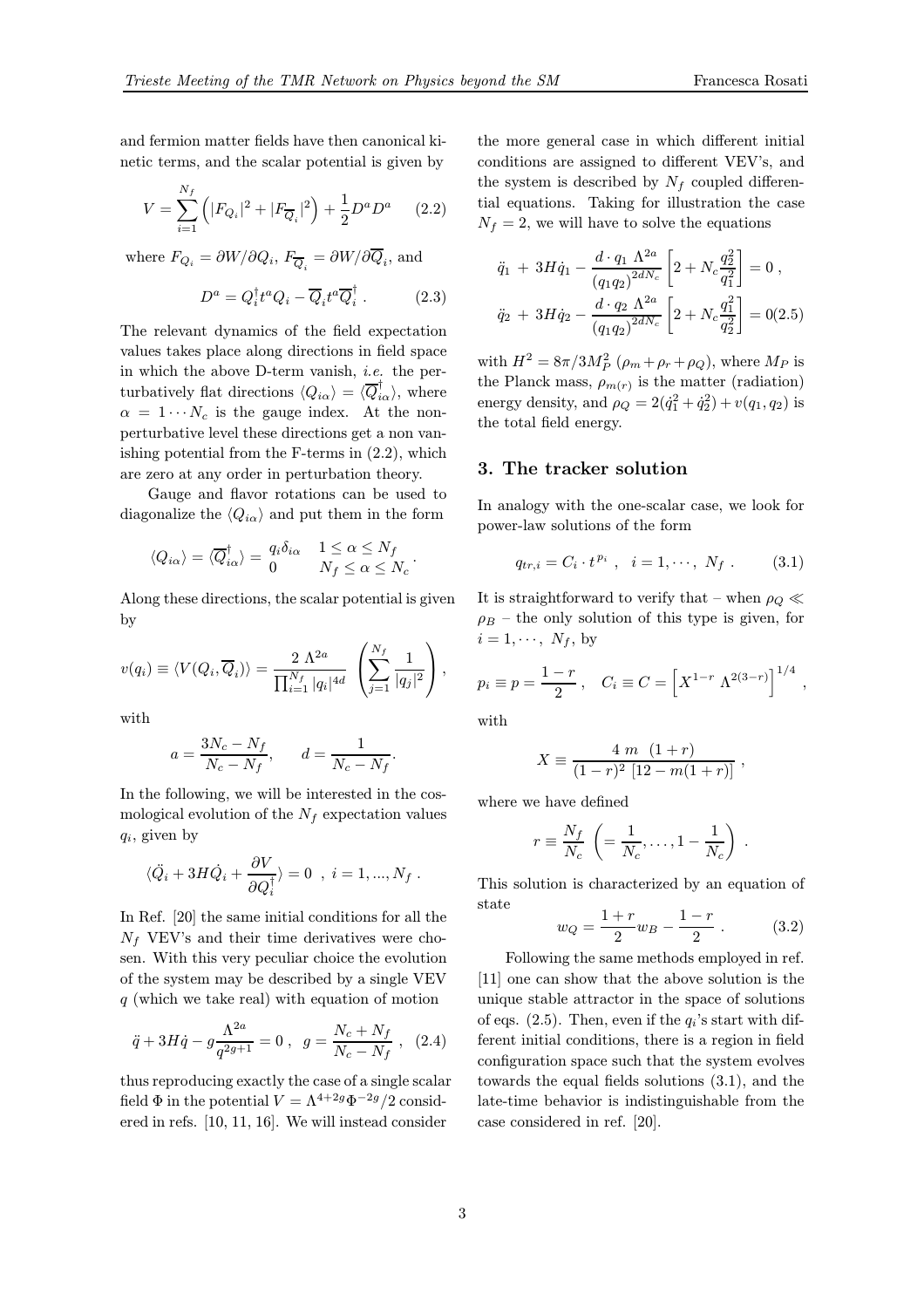The field energy density grows with respect to the matter energy density as

$$
\frac{\rho_Q}{\rho_m} \sim a^{\frac{3(1+r)}{2}},\tag{3.3}
$$

where a is the scale factor of the universe. The scalar field energy will then eventually dominate and the approximations leading to the scaling solution (3.1) will drop, so that a numerical treatment of the field equations is mandatory in order to describe the phenomenologically relevant latetime behavior.

The scale  $\Lambda$  can be fixed requiring that the scalar fields are starting to dominate the energy density of the universe today and that both have already reached the tracking behavior. The two conditions are realized if

$$
v(q_0) \simeq \rho_{crit}^0
$$
,  $v''(q_0) \simeq H_0^2$ , (3.4)

where  $\rho_{crit}^0 = 3M_P^2 H_0^2/8\pi$  and  $q_0$  are the present critical density and scalar fields VEV respectively. Eqs.  $(3.4)$  imply

$$
\frac{\Lambda}{M_P} \simeq \left[ \frac{3(1+r)(3+r)}{4\pi(1-r)^2 r N_c} \right]^{\frac{1+r}{2(3-r)}} \left( \frac{1}{2r N_c} \frac{\rho_{crit}^0}{M_P^4} \right)^{\frac{1-r}{2(3-r)}}
$$
\n
$$
\frac{q_0^2}{M_P^2} \simeq \frac{3}{4\pi} \frac{(1+r)(3+r)}{(1-r)^2} \frac{1}{r N_c} \,. \tag{3.5}
$$

Depending on the values for  $N_f$  and  $N_c$ ,  $\Lambda$ and  $q_0/\Lambda$  assume widely different values.  $\Lambda$  takes its lowest possible values in the  $N_c \rightarrow \infty$  ( $N_f$ fixed) limit, where it equals  $4 \cdot 10^{-2} (h^2/N_f^2)^{1/6}$ GeV (we have used  $\rho_{crit}^0/M_P^4 = (2.5 \cdot 10^{-31} h^{1/2})^4$ ). For fixed  $N_c$ , instead,  $\Lambda$  increases as  $N_f$  goes from 1 to its maximum allowed value,  $N_f$  =  $1 - N_c$ . For  $N_c \gtrsim 20$  and  $N_f$  close to  $N_c$ , the scale  $\Lambda$  exceeds  $M_P$ .

The accuracy of the determination of  $\Lambda$  given in (3.5) depends on the present error on the measurements of  $H_0$ , *i.e.*, typically,

$$
\frac{\delta\Lambda}{\Lambda} = \frac{1-r}{3-r} \frac{\delta H_0}{H_0} \lesssim 0.1.
$$

In deriving the scalar potential (2.2) and the field equations (2.5) we have assumed that the system is in the weakly coupled regime, so that the canonical form for the Kähler potential may be considered as a good approximation. This condition is satisfied as long as the fields' VEVs are much larger than the non-perturbative scale Λ. From eq. (3.5) one can compute the ratio between the VEVs today and  $\Lambda$ , and see that it is greater than unity for any  $N_f$  as long as  $N_c$  ≲ 20.

## 4. Interaction with the visible sector

The superfields  $Q_i$  and  $\overline{Q}_i$  have been taken as singlets under the SM gauge group. Therefore, they may interact with the visible sector only gravitationally, i.e. via non-renormalizable operators suppressed by inverse powers of the Planck mass, of the form

$$
\int d^4\theta \; K^j(\phi_j^{\dagger}, \phi_j) \cdot \beta^{ji} \left[ \frac{Q_i^{\dagger} Q_i}{M_P^2} \right] \,, \tag{4.1}
$$

where  $\phi_i$  represents a generic standard model superfield. From (3.5) we know that today the VEV's  $q_i$  are typically  $O(M_P)$ , so there is no reason to limit ourselves to the contributions of lowest order in  $|Q|^2/M_P^2$ . Rather, we have to consider the full (unknown) functions  $\beta$ 's and the analogous  $\overline{\beta}$ 's for the  $\overline{Q}_i$ 's. Moreover, the requirement that the scalar fields are on the tracking solution today, eqs. (3.4), implies that their mass is of order  $\sim H_0^2 \sim 10^{-33}$  eV.

The exchange of very light fields gives rise to long-range forces which are constrained by tests on the equivalence principle, whereas the time dependence of the VEV's induces a time variation of the SM coupling constants [24, 27]. These kind of considerations set stringent bounds on the first derivatives of the  $\beta^{ji}$ 's and  $\overline{\beta}^{ji}$ 's today,

$$
\alpha^{ji} \equiv \left. \frac{d \log \beta^{ji} \left[ x_i^2 \right]}{dx_i} \right|_{x_i = x_i^0},
$$
  

$$
\overline{\alpha}^{ji} \equiv \left. \frac{d \log \overline{\beta}^{ji} \left[ x_i^2 \right]}{dx_i} \right|_{x_i = x_i^0},
$$

where  $x_i \equiv q_i/M_P$ . To give an example, the best bound on the time variation of the fine structure constant comes from the Oklo natural reactor. It implies that  $|\dot{\alpha}/\alpha| < 10^{-15}$  yr<sup>-1</sup> [28], leading to the following constraint on the coupling with the kinetic terms of the electromagnetic vector superfield  $V$ ,

$$
\alpha^{Vi}, \overline{\alpha}^{Vi} \leq 10^{-6} \frac{H_0}{\langle \dot{q}_i \rangle} M_P, \qquad (4.2)
$$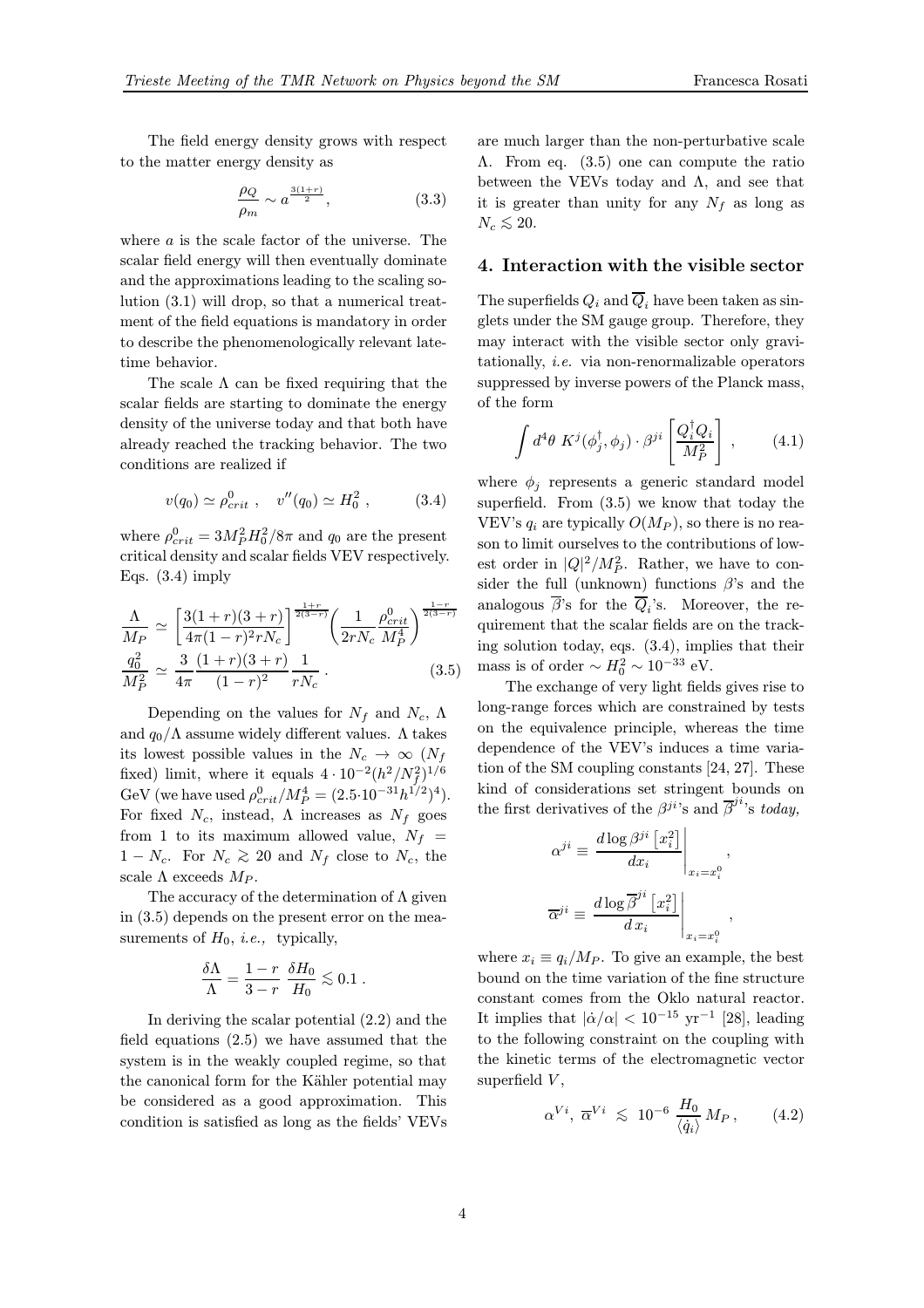

**Figure 1:** The evolution of the energy densities  $\rho$  of different cosmological components is given as a funcion of red-shift. All the energy densities are normalized to the present critical energy density  $\rho_{cr}^0$ . Radiation and matter energy densities are represented by the short-dashed lines, whereas the solid line is the energy density of the tracker solution discussed in Section 3. The long-dashed line is the evolution of the scalar field energy density for a solution that reaches the tracker before the present epoch; while the dash-dotted line represents the evolution for a solution that overshoots the tracker to such an extent that it has not yet had enough time to re-join the attractor.

where  $\langle \dot{q}_i \rangle$  is the average rate of change of  $q_i$  in the past  $2 \times 10^9$ yr.

Similar –although generally less stringent– bounds can be analogously obtained for the coupling with the other standard model superfields [27]. Therefore, in order to be phenomenologically viable, any quintessence model should postulate that all the unknown couplings  $\beta^{ji}$ 's and  $\overline{\beta}^{ji}$ 's have a common minimum close to the actual value of the  $q_i$ 's<sup>1</sup>.

The simplest way to realize this condition would be via the least coupling principle introduced by Damour and Polyakov for the massless superstring dilaton in ref. [26], where a universal coupling between the dilaton and the SM fields was postulated. In the present context, we will invoke a similar principle, by postulating that  $\beta^{ji} = \beta$  and  $\overline{\beta}^{ji} = \overline{\beta}$  for any SM field  $\phi_j$  and any flavor  $i$ . For simplicity, we will further assume  $\beta = \overline{\beta}$ .

The decoupling from the visible sector implied by bounds like (4.2) does not necessarily mean that the interactions between the quintessence sector and the visible one have always been phenomenologically irrelevant. Indeed, during radiation domination the VEVs  $q_i$  were typically  $\ll M_P$  and then very far from the postulated minimum of the  $\beta$ 's. For such values of the  $q_i$ 's the  $\beta$ 's can be approximated as

$$
\beta \left[ \frac{Q^{\dagger} Q}{M_P^2} \right] = \beta_0 + \beta_1 \frac{Q^{\dagger} Q}{M_P^2} + \dots \tag{4.3}
$$

where the constants  $\beta_0$  and  $\beta_1$  are not directly constrained by (4.2). The coupling between the (4.3) and the SM kinetic terms, as in (4.1), induces a SUSY breaking mass term for the scalars of the form [29]

$$
\Delta L \sim H^2 \beta_1 \sum_i \left( |Q_i|^2 + |\overline{Q}_i|^2 \right), \qquad (4.4)
$$

where we have used the fact that during radiation  $\left\langle \text{domination} \left\langle \sum_j \int d^4\theta K^j(\phi_j^\dagger,\phi_j) \right\rangle \sim \rho_{rad}. \right.$ 

If present, this term would have a very interesting impact on the cosmological evolution of the fields. First of all one should notice that, unlike the usual mass terms with time-independent masses considered in [22], a mass  $m^2 \sim H^2$  does

<sup>&</sup>lt;sup>1</sup>An alternative way to suppress long-range interactions, based on an approximate global symmetry, was proposed in ref. [24].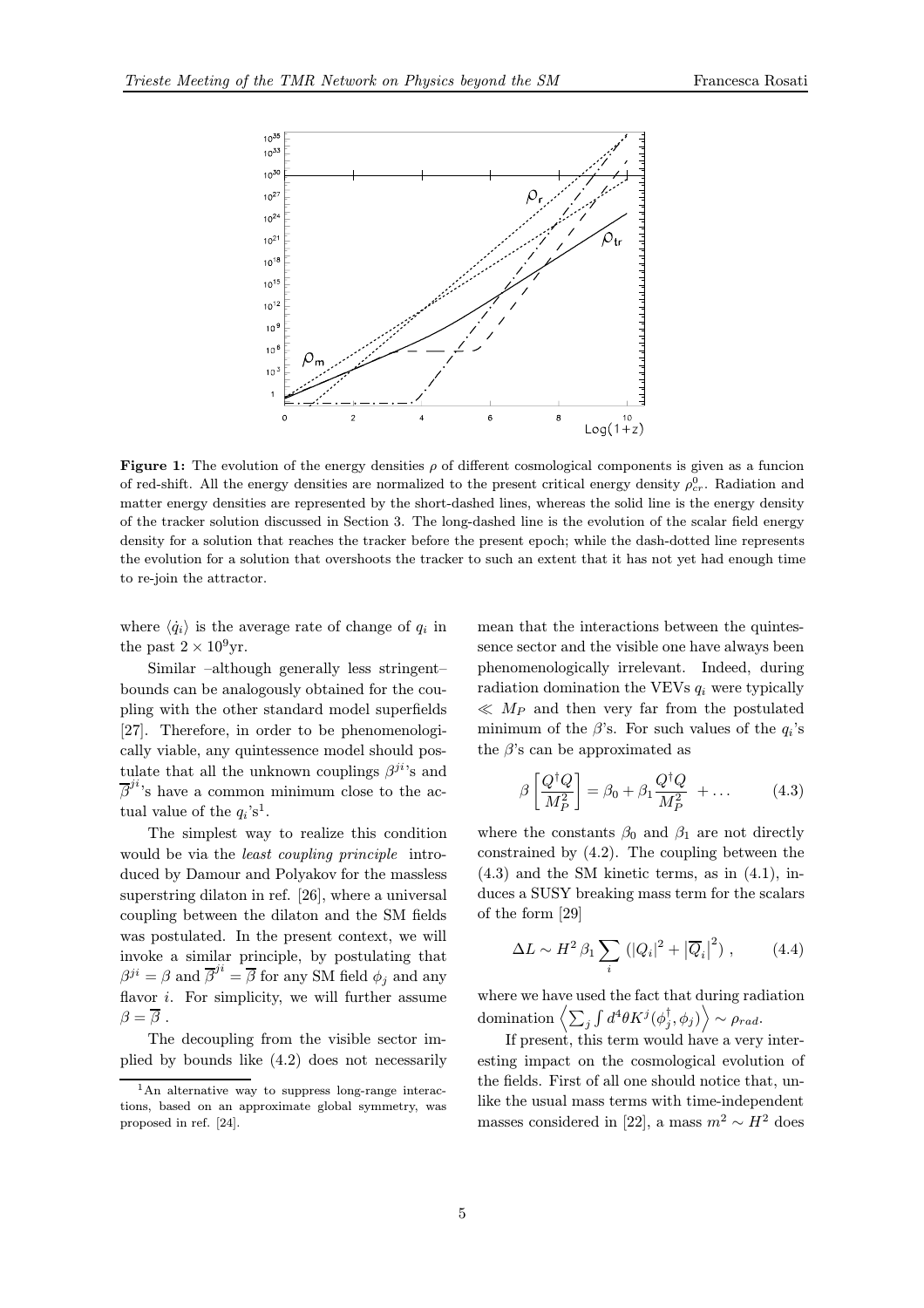

Figure 2: The effect of taking different initial conditions for the fields, at the same initial total field energy. Starting with  $q_1^{in}/q_2^{in} = 10^{15}$  the tracker behaviour is not reached today. For comparison we plot the solution for  $q_1^{in}/q_2^{in} = 1$ .

not modify the time-dependence of the tracking solution, which is still the power-law given in eq. (3.1). Thus, the fine-tuning problems induced by the requirement that a soft-supersymmetry breaking mass does not spoil the tracking solutions [22] are not present here.

Secondly, since the Q and  $\overline{Q}$  fields do not form an isolated system any more, the equation of state of the quintessence fields is not linked to the power-law dependence of the tracking solution. Taking into account the interaction with the SM fields, represented by  $H^2$ , we find the new equation of state during radiation domination  $(w_B = 1/3)$ 

$$
w'_Q = w_Q - 4\beta_1 \frac{1+r}{9(1-r)+6\beta_1}
$$

where  $w_Q$  was given in eq. (3.2).

From a phenomenological point of view, the most relevant effect of the presence of mass terms like (4.4) during radiation domination resides in the fact that they rise the scalar potential at large fields values, inducing a (time-dependent) minimum. In absence of such terms, if the fields are initially very far from the origin, they are not able to catch up with the tracking behavior before the present epoch, and  $\rho_Q$  always remains much smaller than  $\rho_B$ . These are the wellknown 'undershoot' solutions considered in ref.

[16]. Instead, when large enough masses (4.4) are present, the fields are quickly driven towards the time-dependent minimum and the would-be undershoot solutions reach the tracking behavior in time.

The same happens for the would-be 'overshoot' solutions, [16], in which the fields are initially very close to the origin, with an energy density much larger than the tracker one, and are subsequently pushed to very large values, from where they will not be able to reach the tracking solution before the present epoch. Introducing mass terms like (4.4) prevents the fields to go to very large values, and keeps them closer to the traking solution.

In other words, the already large region in initial condition phase space leading to late-time tracking behavior, will be enlarged to the full phase space. In the next section we will discuss numerical results with and without the supersymmetry breaking mass (4.4).

#### 5. Numerical results

In this section we illustrate the general results of the previous sections for the particular case  $N_f = 2, N_c = 6.$ 

In Fig.1 the energy densities vs. redshift are given. We have chosen the same initial condi-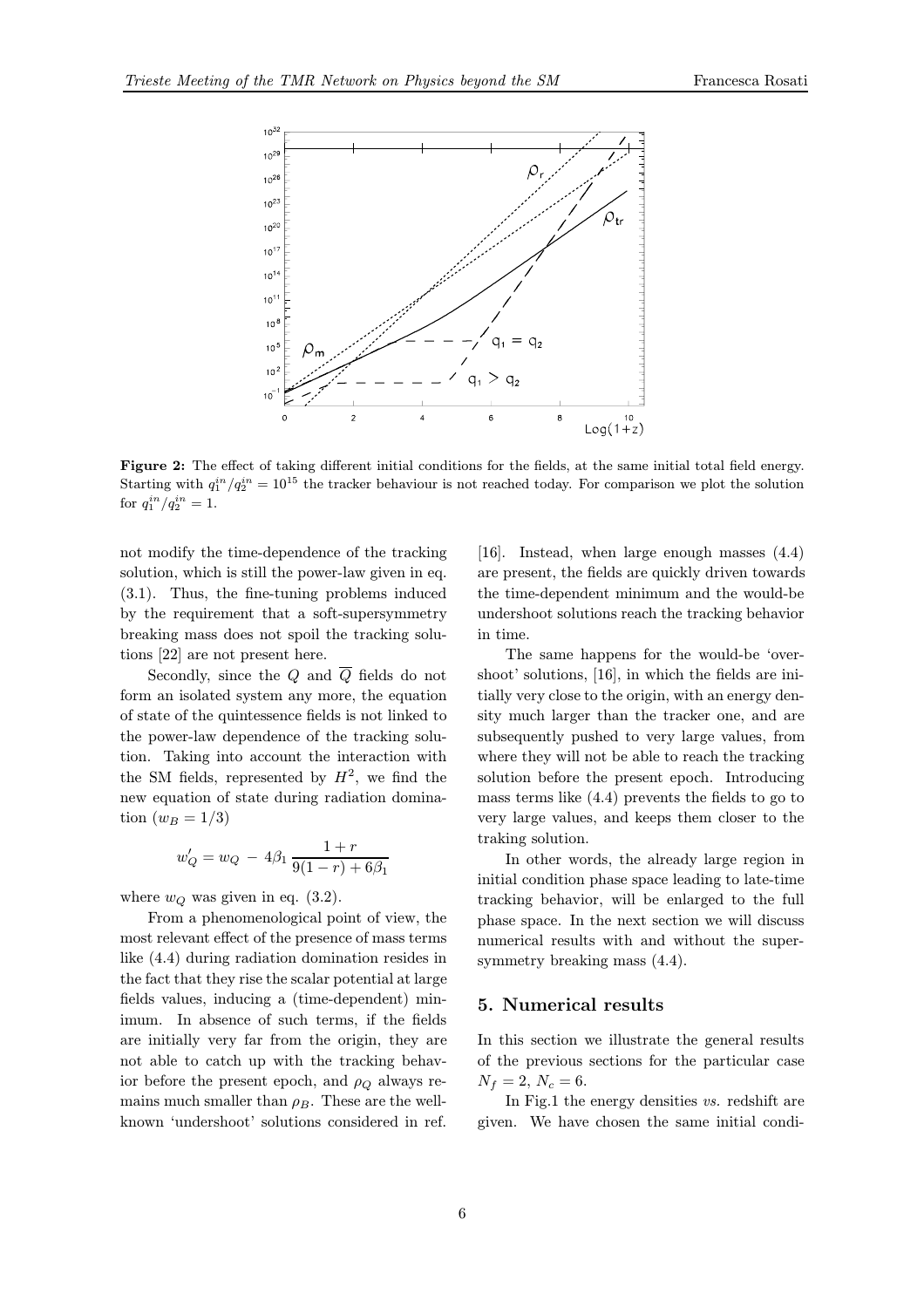

Figure 3: The effect of the interaction with other fields, to be compared with Fig. 1. Adding a term like eq.  $(4.4)$  with  $\beta_1 = 0.3$  the would-be overshooting solution (dash-dotted line) reaches the tracker in time.

tions for the two VEVs, in order to effectively reproduce the one-scalar case of eq. (2.4), already studied in refs. [10, 11, 16]. No interaction with other fields of the type discussed in the previous section has been considered.

We see that, depending on the initial energy density of the scalar fields, the tracker solution may (long dashed line) or may not (dash-dotted line) be reached before the present epoch. The latter case corresponds to the overshoot solutions discussed in ref. [16], in which the initial scalar field energy is larger than  $\rho_B$  and the fields are rapidly pushed to very large values. The undershoot region, in which the energy density is always lower than the tracker one, corresponds to  $\rho_{cr}^0 \leq \rho_{Q}^{in} \leq \rho_{tr}^{in}$ . Thus, all together, there are around 35 orders of magnitude in  $\rho^{in}_Q$  at redshift  $z + 1 = 10^{10}$  for which the tracker solution is reached before today. Clearly, the more we go backwards in time, the larger is the allowed initial conditions range.

Next, we explore to which extent the twofield system that we are considering behaves as a one scalar model with inverse power-law potential. We have found that, given any initial energy density such that – for  $q_1^{in}/q_2^{in} = 1$  – the tracker is joined before today, there exists always a limiting value for the fields' difference above which the attractor is not reached in time. In fig. 2 we plot solutions with the same initial energy density but different ratios between the initial values of the two scalar fields.

The effect of the interaction with other fields discussed in Section 4 is shown in Fig.3. Here, we have included the mass term (4.4) during radiation domination with  $\beta_1 = 0.3$  and we have followed the same procedure as for Fig.1, searching for undershoot and overshoot solutions. The range of initial energy densities for the solutions reaching the tracker is now enormously enhanced since, as we discussed previously, the fields are now prevented from taking too large values. The same conclusion holds even if different initial conditions for the two fields are allowed, for the same reason.

## Acknowledgments

I thank Antonio Masiero and Massimo Pietroni with whom the results reported in this talk were obtained.

#### References

- [1] A. Masiero, M. Pietroni and F. Rosati, hep-ph/9905346.
- [2] S. Perlmutter et al., astro-ph/9812133; astro-ph/9812473; Nature 391, 51 (1998). See also http://www-supernova.LBL.gov/.